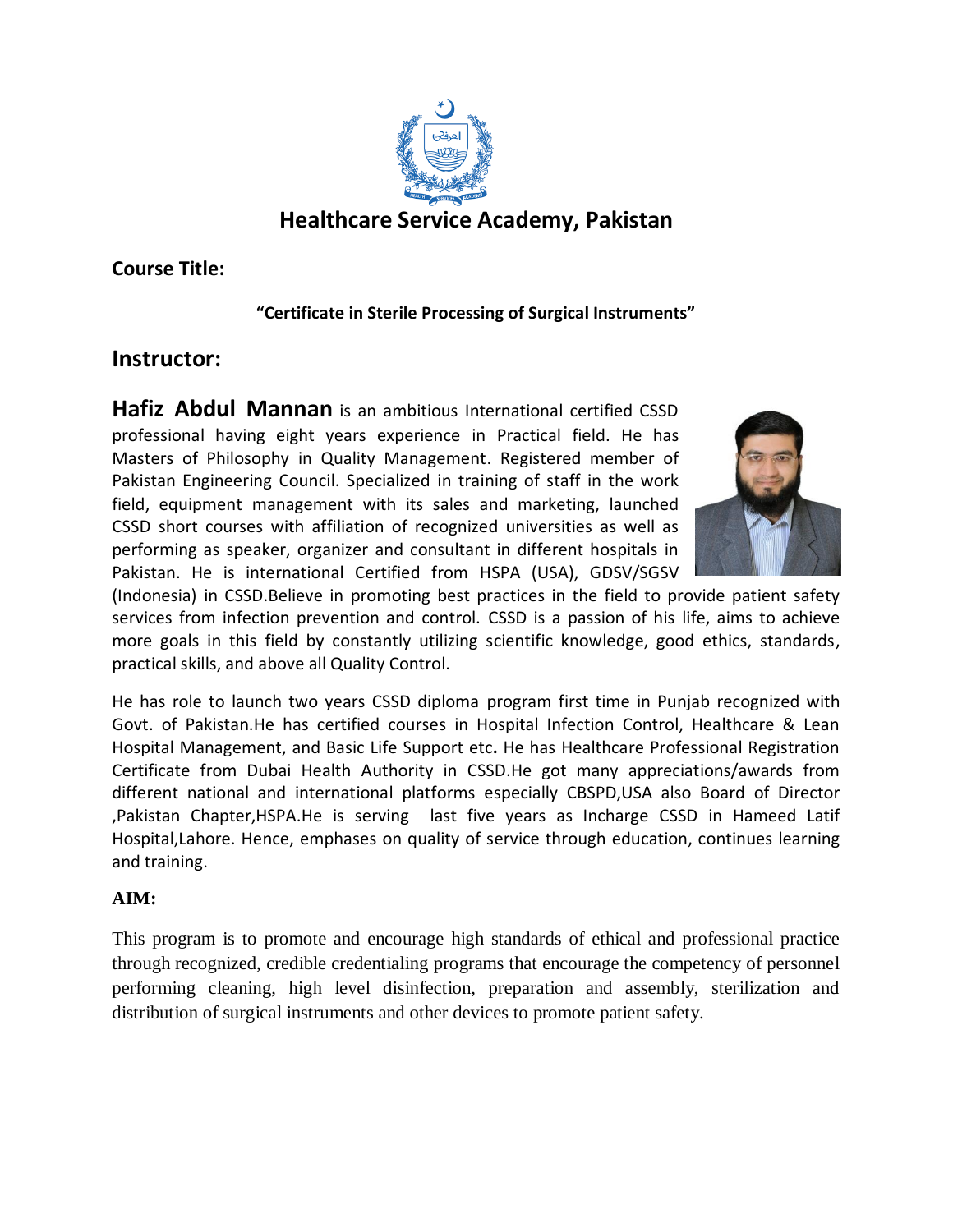### **RATIONALE:**

The majority of medical procedures require the use of supplies, instruments and/or equipment. Some items are used once and then discarded, while others are reused multiple times. Reusable items must be thoroughly cleaned, inspected, disinfected, and/or sterilized before they can be used to treat other patients. The CSSD (Central Sterile Services Department) in a healthcare facility performs these important reprocessing activities.

In USA mid-1940s, The American College of Surgeons began a movement to standardize and centralize the preparation, sterilization, handling and storage of all surgical instruments and supplies in one unit and therefore CSSD was created by providing educational and professional development opportunities. Unfortunately in the same era, in Pakistan, healthcare services were on initial development stages and no attention was paid to the reprocessing of surgical items.

With the passage of time due to increasing needs of patient safety, theatre technicians and surgical nurses performed instrument reprocessing services but it was not enough. We required to promote patient safety by providing proper educational and professional development opportunities to CSSD professionals.

We have designed training certification in reprocessing of surgical instruments to overcome this negligence of decontamination and sterilization services. This program provides an opportunity to improve reprocessing skills and use them to promote patient safety. In Pakistan, nearly every hospital has operation rooms and every minor/major surgery totally depend on this department. This department is the back bone of operation room and infection control.

## **LEARNING OUTCOMES:**

By the end of this program, the target audience should be able to achieve the following learning outcomes:

- $\triangleright$  Explore advances in decontamination and sterilization procedures to provide a safe environment for patients and staff.
- $\triangleright$  Describe the significance and role of course in improving the quality of sterilization.
- $\triangleright$  Explain the adoption of new equipment and consider improved strategy.
- $\triangleright$  Review the importance of multidisciplinary collaboration and how to get the most out of CSSD professional are interactions.
- $\triangleright$  Observe the impact of the latest medical device regulatory framework in Pakistan on the CSSD and ensure compliance within department.
- Prepare for the international certification i.e. CBSPD, CRCST (USA),DGSV/SGSV.
- Identify sources of CSSD failures and develop risk management to control errors.
- $\triangleright$  Examine innovative sterilization techniques and to implement in your department for better patient outcomes.